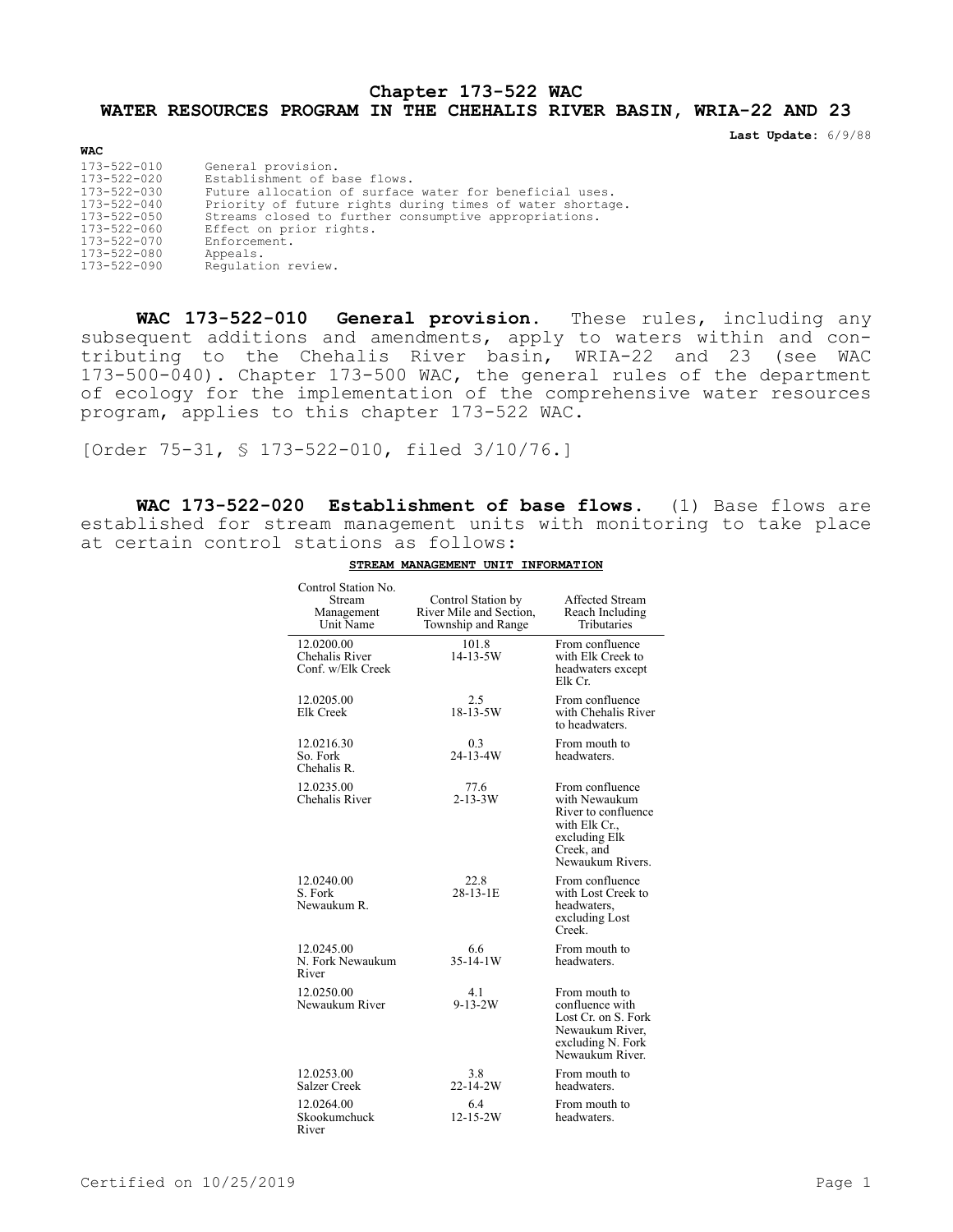| Control Station No.                                   |                                                                     |                                                                                                                                  |
|-------------------------------------------------------|---------------------------------------------------------------------|----------------------------------------------------------------------------------------------------------------------------------|
| Stream<br>Management<br>Unit Name                     | Control Station by<br>River Mile and Section,<br>Township and Range | Affected Stream<br>Reach Including<br>Tributaries                                                                                |
| 12.0275.00<br>Chehalis River at<br>Grand Mound        | 59.9<br>22-15-3W                                                    | From confluence<br>with Newaukum<br>River to confluence<br>with Prairie Creek.                                                   |
| 12.0292.00<br><b>Black River</b>                      | 4.1<br>$33 - 16 - 4W$                                               | From mouth to<br>headwaters.                                                                                                     |
| 12.0305.00<br>Cedar Creek                             | 1.1<br>14-16-5W                                                     | From mouth to<br>headwaters.                                                                                                     |
| 12.0309.00<br>Porter Creek                            | 1.3<br>22-17-5W                                                     | From mouth to<br>headwaters.                                                                                                     |
| 12.0310.00<br>Chehalis River at<br>Porter             | 33.3<br>28-17-5W                                                    | From confluence<br>with Prairie Creek<br>near Grand Mound<br>to confluence with<br>Porter Creek<br>including Prairie<br>Creek.   |
| 12.0325.00<br>Cloquallum Creek                        | 1.9<br>36-18-6W                                                     | From mouth to<br>headwaters.                                                                                                     |
| 12.0342.00<br>East Fk. Satsop R.                      | 15.9<br>15-19-6W                                                    | From confluence<br>with Dry Run Cr. to<br>headwaters<br>excluding Dry Run<br>Cr.                                                 |
| 12.0343.00<br>Decker Creek                            | 0.3<br>31-19-6W                                                     | From mouth to<br>headwaters.                                                                                                     |
| 12.0345.00<br>Middle Fk.<br>Satsop R.                 | 0.4<br>36-19-7W                                                     | From mouth to<br>headwaters.                                                                                                     |
| 12.0350.00<br>Satsop River                            | 2.3<br>36-18-7W                                                     | From mouth to<br>confl. with Dry<br>Run Cr. on East Fk.<br>Satsop R.                                                             |
| 12.0350.02<br>Chehalis R. below<br>confl. w/Satsop R. | 20.0<br>$7 - 17 - 6W$                                               | From confluence<br>with Porter Ck. to<br>just below confl.<br>with Satsop River.                                                 |
| 12.0374.00<br>Wynoochee River                         | 5.9<br>27-18-8W                                                     | From mouth to<br>headwaters.                                                                                                     |
| 12.0380.00<br>Wishkah River                           | 16.2<br>22-19-9W                                                    | From influence of<br>mean annual high<br>tide at low base<br>flow levels to<br>headwaters.<br>Excluding E. Fk.<br>Wishkah River. |
| 12.0382.90<br>E. Fk., Wishkah R.                      | 0.9<br>36-19-9W                                                     | From mouth to<br>headwaters.                                                                                                     |
| 12.0385.00<br>W. Fk. Hoquiam<br>River                 | 9.4<br>14-18-10W                                                    | From mouth to<br>headwaters.                                                                                                     |
| 12.0385.80<br>Middle Fk.<br>Hoquiam R.                | 1.6<br>$4 - 18 - 10W$                                               | From mouth to<br>headwaters.                                                                                                     |
| 12.0386.60<br>East Fork Hoquiam                       | 7.1<br>8-18-9W                                                      | From mouth to<br>headwaters.                                                                                                     |
| 12.0390.00<br>Humptulips River                        | 24.8<br>$17 - 20 - 10W$                                             | From influence of<br>mean annual high<br>tide at low base<br>flow levels to<br>headwaters.                                       |
| 12.0174.00<br>Elk River                               | 3.0<br>$3-16-11W$                                                   | From influence of<br>mean annual high<br>tide at low base<br>flow levels to<br>headwaters.                                       |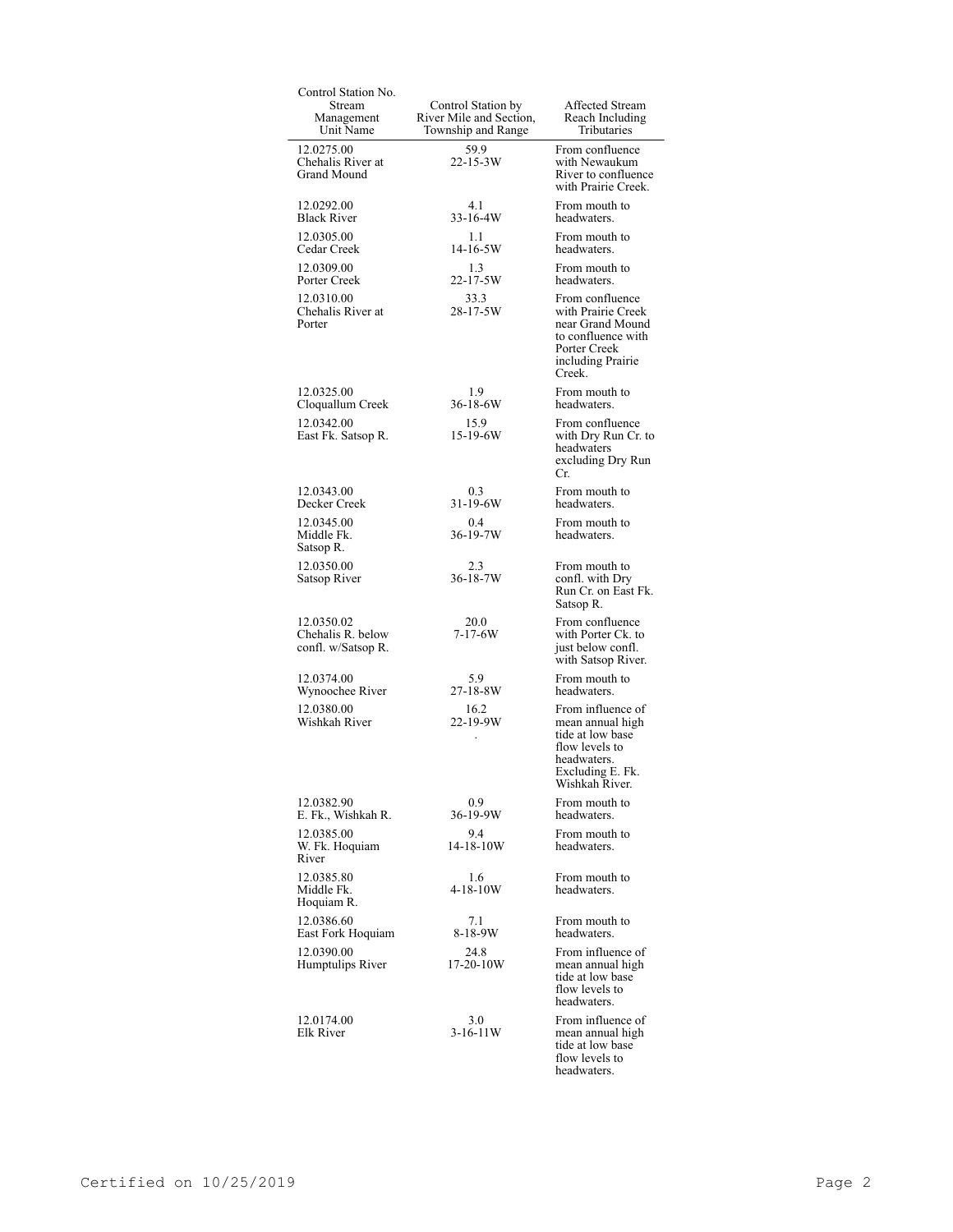| Control Station No.<br>Stream<br>Management<br>Unit Name | Control Station by<br>River Mile and Section,<br>Township and Range | Affected Stream<br>Reach Including<br>Tributaries                                          |
|----------------------------------------------------------|---------------------------------------------------------------------|--------------------------------------------------------------------------------------------|
| 12.0175.00<br>Johns River                                | 6.0<br>$21 - 16 - 10W$                                              | From influence of<br>mean annual high<br>tide at low base<br>flow levels to<br>headwaters. |
| 12.0180.00<br>Newskah Creek                              | 3.5<br>32-17-9W                                                     | From influence of<br>mean annual high<br>tide at low base<br>flow levels to<br>headwaters. |
| 12.0185.00<br>Charley Creek                              | 2.0<br>21-17-9W                                                     | From influence of<br>mean annual high<br>tide at low base<br>flow levels to<br>headwaters. |

(2) Base flows established for the stream management units in WAC 173-522-020(1) are as follows:

|  |  | BASE FLOWS IN THE CHEHALIS RIVER BASIN |  |
|--|--|----------------------------------------|--|
|  |  | (In Cubic Feet per Second)             |  |

|       |              | $1 + 11$ van $-$                         | $- - - -$              | $\sim$ $\sim$ $\sim$ $\sim$ $\sim$ $\sim$ $\sim$ |                           |
|-------|--------------|------------------------------------------|------------------------|--------------------------------------------------|---------------------------|
| Month | Day          | 12.0200.00<br>Chehalis R.<br>nr. Elk Cr. | 12.0205.00<br>Elk Cr.  | 12.0216.30<br>So. Fk.<br>Chehalis R.             | 12.0235.00<br>Chehalis R. |
| Jan.  | 1            | 260                                      | 100                    | 200                                              | 700                       |
|       | 15           | 260                                      | 100                    | 200                                              | 700                       |
| Feb.  | $\mathbf{1}$ | 260                                      | 100                    | 200                                              | 700                       |
|       | 15           | 260                                      | 100                    | 200                                              | 700                       |
| Mar.  | $\mathbf{1}$ | 260                                      | 100                    | 200                                              | 700                       |
|       | 15           | 260                                      | 100                    | 200                                              | 700                       |
| Apr.  | $\mathbf{1}$ | 260                                      | 100                    | 200                                              | 700                       |
|       | 15           | 260                                      | 100                    | 200                                              | 700                       |
| May   | 1            | 195                                      | 76                     | 145                                              | 525                       |
|       | 15           | 146                                      | 57                     | 105                                              | 400                       |
| June  | $\mathbf{1}$ | 108                                      | 43                     | 75                                               | 300                       |
|       | 15           | 82                                       | 32                     | 55                                               | 230                       |
| July  | $\mathbf{1}$ | 62                                       | 25                     | 40                                               | 175                       |
|       | 15           | 46                                       | 19                     | 29                                               | 130                       |
| Aug.  | $\mathbf{1}$ | 37                                       | 16                     | 21                                               | 98                        |
|       | 15           | 31                                       | 14                     | 15                                               | 75                        |
| Sep.  | 1            | 31                                       | 14                     | 15                                               | 75                        |
|       | 15           | 31                                       | 14                     | 15                                               | 75                        |
| Oct.  | $\mathbf{1}$ | 39                                       | 15                     | 21                                               | 92                        |
|       | 15           | 49                                       | 17                     | 28                                               | 115                       |
| Nov.  | $\mathbf{1}$ | 88                                       | 31                     | 56                                               | 215                       |
|       | 15           | 150                                      | 56                     | 105                                              | 390                       |
| Dec.  | $\mathbf{1}$ | 260                                      | 100                    | 200                                              | 700                       |
|       | 15           | 260                                      | 100                    | 200                                              | 700                       |
|       |              | 12.0240.00                               | 12.0245.00<br>Newaukum |                                                  |                           |
| Month | Day          | Newaukum R.<br>S. Fork                   | R.<br>N. Fork          | 12.0250.00<br>Newaukum R.                        | 12.0253.00<br>Salzer Cr.  |
|       | $\mathbf{1}$ |                                          |                        |                                                  |                           |
| Jan.  | 15           | 125                                      | 62<br>62               | 250<br>250                                       | 11<br>11                  |
|       | $\mathbf{1}$ | 125                                      |                        |                                                  |                           |
| Feb.  | 15           | 125                                      | 62<br>62               | 250                                              | 11                        |
|       | $\mathbf{1}$ | 125                                      |                        | 250                                              | 11                        |
| Mar.  |              | 125                                      | 62                     | 250                                              | 11                        |

15 125 62 250 11

15 125 62 250 11

Apr. 1 125 62 250 11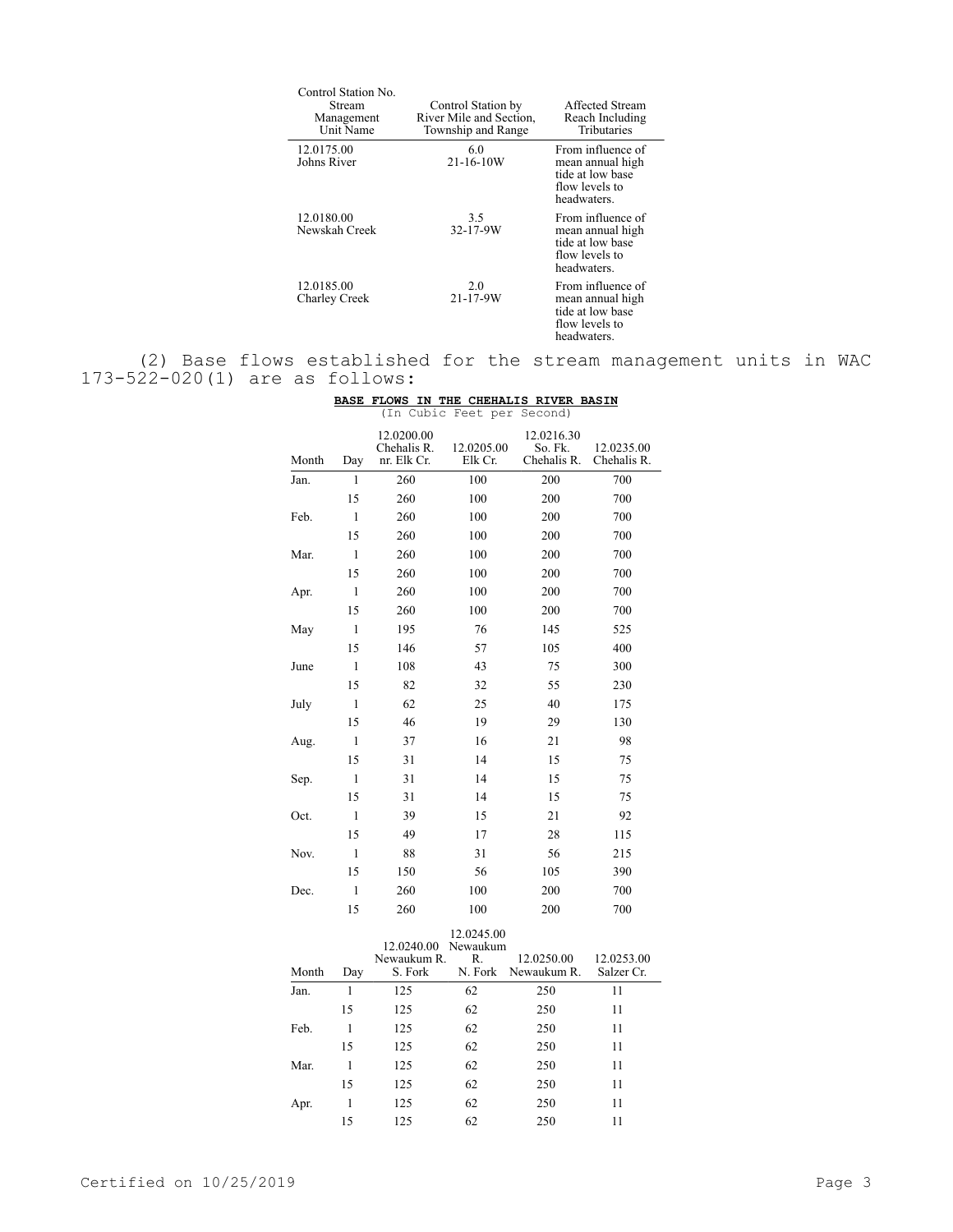| 12.0245.00                                                              |              |                                      |                                                    |                                   |                                    |  |
|-------------------------------------------------------------------------|--------------|--------------------------------------|----------------------------------------------------|-----------------------------------|------------------------------------|--|
| 12.0240.00<br>Newaukum<br>Newaukum R.<br>R.<br>12.0250.00<br>12.0253.00 |              |                                      |                                                    |                                   |                                    |  |
| Month                                                                   | Day          | S. Fork                              | N. Fork                                            | Newaukum R.                       | Salzer Cr.                         |  |
| May                                                                     | 1            | 110                                  | 47                                                 | 210                               | 5.8                                |  |
|                                                                         | 15           | 88                                   | 36                                                 | 160                               | 2.8                                |  |
| June                                                                    | 1            | 70                                   | 27                                                 | 118                               | 1.4                                |  |
|                                                                         | 15           | 56                                   | 21                                                 | 90                                | .73                                |  |
| July                                                                    | 1            | 45                                   | 16                                                 | 68                                | .38                                |  |
|                                                                         | 15           | 36                                   | 12                                                 | 52                                | .20                                |  |
| Aug.                                                                    | 1            | 29                                   | 9                                                  | 38                                | .10                                |  |
|                                                                         | 15           | 27                                   | 7                                                  | 35                                | .05                                |  |
| Sep.                                                                    | 1            | 27                                   | 7                                                  | 35                                | .05                                |  |
|                                                                         | 15           | 27                                   | 7                                                  | 35                                | .05                                |  |
| Oct.                                                                    | 1            | 33                                   | 8.4                                                | 43                                | .14                                |  |
|                                                                         | 15           | 40                                   | 10                                                 | 54                                | .40                                |  |
| Nov.                                                                    | 1            | 58                                   | 19                                                 | 91                                | 1.35                               |  |
|                                                                         | 15           | 85                                   | 34                                                 | 150                               | 3.9                                |  |
| Dec.                                                                    | 1            | 125                                  | 62                                                 | 250                               | 11                                 |  |
|                                                                         | 15           | 125                                  | 62                                                 | 250                               | 11                                 |  |
|                                                                         |              |                                      |                                                    |                                   |                                    |  |
| Month                                                                   | Day          | 12.0264.00<br>uck River              | 12.0275.00<br>Skookumch Chehalis R. at<br>Grand M. | 12.0292.00<br>Black R.            | 12.0305.00<br>Cedar Cr.            |  |
| Jan.                                                                    | 1            | 160                                  | 1300                                               | 200                               | 90                                 |  |
|                                                                         | 15           | 160                                  | 1300                                               | 200                               | 90                                 |  |
| Feb.                                                                    | 1            | 160                                  | 1300                                               | 200                               | 90                                 |  |
|                                                                         | 15           | 160                                  | 1300                                               | 200                               | 90                                 |  |
| Mar.                                                                    | 1            | 160                                  | 1300                                               | 200                               | 90                                 |  |
|                                                                         | 15           | 160                                  | 1300                                               | 200                               | 90                                 |  |
| 1                                                                       |              | 160                                  | 1300                                               | 200                               | 90                                 |  |
| Apr.                                                                    | 15           | 160                                  | 1300                                               | 200                               | 90                                 |  |
| May                                                                     | 1            | 160                                  | 1000                                               | 170                               | 70                                 |  |
|                                                                         | 15           |                                      | 780                                                |                                   | 54                                 |  |
|                                                                         | 1            | 130<br>103                           | 600                                                | 145<br>120                        | 40                                 |  |
| June                                                                    |              |                                      |                                                    |                                   |                                    |  |
|                                                                         | 15           | 83                                   | 460                                                | 104                               | 31                                 |  |
| July                                                                    | $\mathbf{1}$ | 67                                   | 355                                                | 88                                | 24                                 |  |
|                                                                         | 15           | 54                                   | 275                                                | 75                                | 19                                 |  |
| Aug.                                                                    | $\mathbf{1}$ | 43                                   | 210                                                | 70                                | 14                                 |  |
|                                                                         | 15           | 35                                   | 165                                                | 66                                | 11                                 |  |
| Sep.                                                                    | $\mathbf{1}$ | 35                                   | 165                                                | 66                                | 11                                 |  |
|                                                                         | 15           | 35                                   | 165                                                | 66                                | 11                                 |  |
| Oct.                                                                    | $\,1$        | 35                                   | 200                                                | 68                                | 13.8                               |  |
|                                                                         | 15           | 35                                   | 250                                                | 70                                | 17                                 |  |
| Nov.                                                                    | $\mathbf{1}$ | 59                                   | 440                                                | 100                               | 30                                 |  |
|                                                                         | 15           | 96                                   | 760                                                | 140                               | 52                                 |  |
| Dec.                                                                    | $\mathbf{1}$ | 160                                  | 1300                                               | 200                               | 90                                 |  |
|                                                                         | 15           | 160                                  | 1300                                               | 200                               | 90                                 |  |
| Month                                                                   |              | 12.0309.00 Chehalis R.<br>Porter Cr. | 12.0310.00<br>at Porter                            | 12.0325.00<br>Cloquallum<br>Creek | 12.0342.00<br>Satsop R.<br>E. Fork |  |
|                                                                         | Day<br>1     | 90                                   | 2500                                               | 150                               | 280                                |  |
| Jan.                                                                    |              | 90                                   |                                                    |                                   |                                    |  |
|                                                                         | 15           |                                      | 2500                                               | 150                               | 280                                |  |
| Feb.                                                                    | $\mathbf{1}$ | 90                                   | 2500                                               | 150                               | 280                                |  |
|                                                                         | 15           | 90                                   | 2500                                               | 150                               | 280                                |  |
| Mar.                                                                    | 1            | 90                                   | 2500                                               | 150                               | 280                                |  |
|                                                                         | 15           | 90                                   | 2500                                               | 150                               | 280                                |  |
| Apr.                                                                    | $\,1$        | 90                                   | 2500                                               | 150                               | 280                                |  |
|                                                                         | 15           | 90                                   | 2500                                               | 150                               | 280                                |  |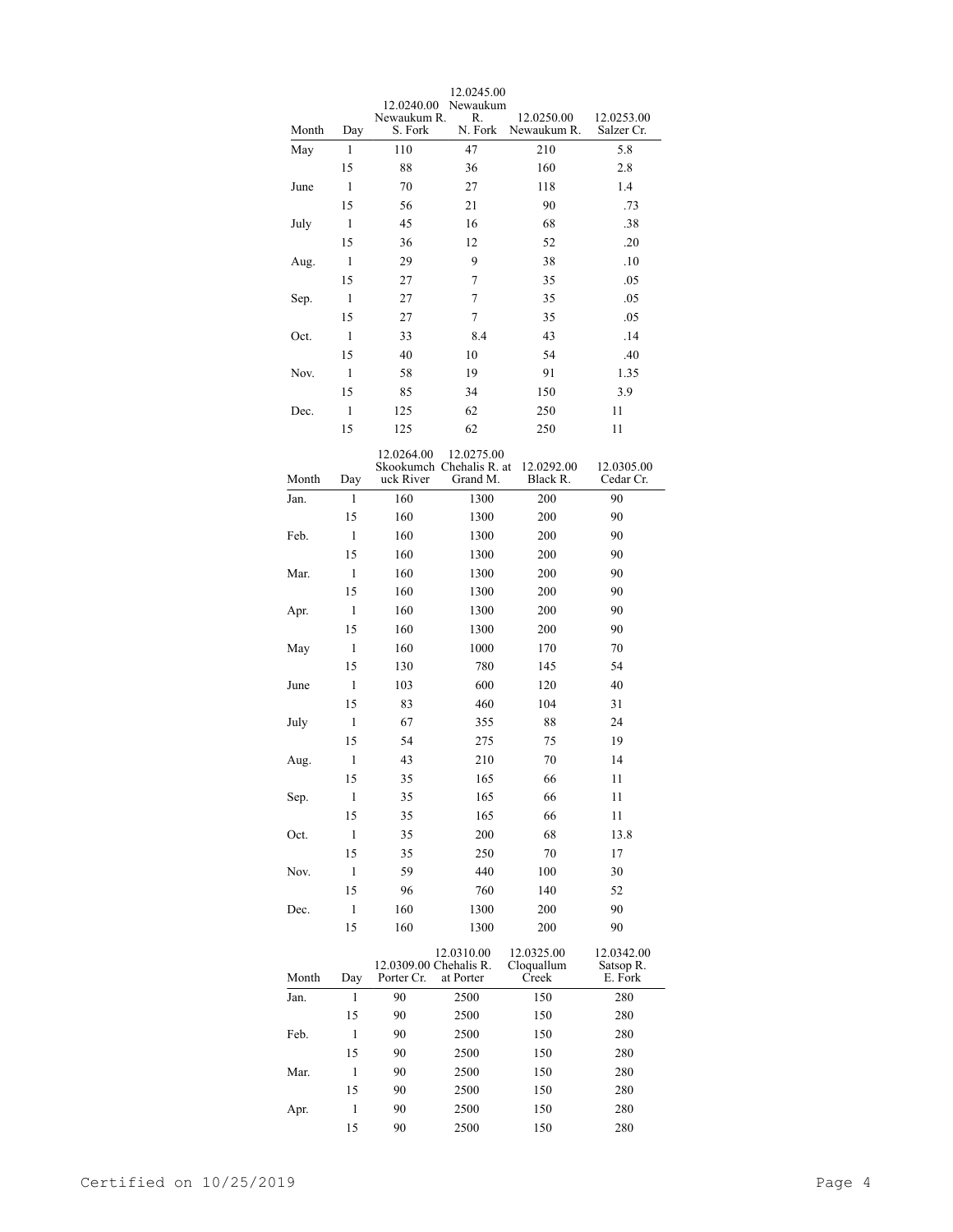| Month | Day          | 12.0309.00 Chehalis R.<br>Porter Cr. | 12.0310.00<br>at Porter            | 12.0325.00<br>Cloquallum<br>Creek  | 12.0342.00<br>Satsop R.<br>E. Fork  |
|-------|--------------|--------------------------------------|------------------------------------|------------------------------------|-------------------------------------|
| May   | 1            | 56                                   | 1900                               | 118                                | 240                                 |
|       | 15           | 35                                   | 1420                               | 92                                 | 210                                 |
| June  | 1            | 29                                   | 1060                               | 70                                 | 175                                 |
|       | 15           | 24                                   | 800                                | 55                                 | 152                                 |
| July  | 1            | 21                                   | 610                                | 43                                 | 130                                 |
|       | 15           | 17                                   | 460                                | 34                                 | 112                                 |
| Aug.  | 1            | 14.2                                 | 340                                | 29                                 | 104                                 |
|       | 15           | 12                                   | 260                                | 24                                 | 95                                  |
| Sep.  | 1            | 12                                   | 260                                | 24                                 | 86                                  |
|       | 15           | 12                                   | 260                                | 24                                 | 80                                  |
| Oct.  | 1            | 13.3                                 | 320                                | 27                                 | 80                                  |
|       | 15           | 15                                   | 400                                | 30                                 | 80                                  |
| Nov.  | 1            | 28                                   | 760                                | 52                                 | 125                                 |
|       | 15           | 50                                   | 1380                               | 88                                 | 185                                 |
|       |              |                                      |                                    |                                    |                                     |
| Dec.  | 1            | 90                                   | 2500                               | 150                                | 280                                 |
|       | 15           | 90                                   | 2500                               | 150                                | 280                                 |
| Month | Day          | 12.0343.00<br>Decker Cr.             | 12.0345.00<br>Satsop R.<br>M. Fork | 12.0350.00<br>Satsop R.<br>nr.     | 12.0350.02<br>Chehalis R.<br>Satsop |
| Jan.  | 1            | 130                                  | 260                                | 1100                               | 3800                                |
|       | 15           | 130                                  | 260                                | 1100                               | 3800                                |
| Feb.  | $\mathbf{1}$ | 130                                  | 260                                | 1100                               | 3800                                |
|       | 15           | 130                                  | 260                                | 1100                               | 3800                                |
| Mar.  | $\mathbf{1}$ | 130                                  | 260                                | 1100                               | 3800                                |
|       | 15           | 130                                  | 260                                | 1100                               | 3800                                |
| Apr.  | $\mathbf{1}$ | 130                                  | 260                                | 1100                               | 3800                                |
|       | 15           | 130                                  | 260                                | 1100                               | 3800                                |
| May   | $\mathbf{1}$ | 115                                  | 203                                | 910                                | 2910                                |
|       | 15           | 103                                  | 160                                | 750                                | 2300                                |
| June  | $\mathbf{1}$ | 91                                   | 125                                | 600                                | 1750                                |
|       | 15           | 81                                   | 98                                 | 500                                | 1360                                |
| July  | 1            | 72                                   | 78                                 | 425                                | 1085                                |
|       | 15           | 64                                   | 61                                 | 360                                | 860                                 |
|       | $\mathbf{1}$ | 56                                   | 48                                 | 300                                | 680                                 |
| Aug.  | 15           | 50                                   | 38                                 | 260                                | 550                                 |
|       |              |                                      |                                    |                                    |                                     |
| Sep.  | 1            | 50                                   | 38                                 | 260                                | 550                                 |
|       | 15           | 50                                   | 38                                 | 260                                | 550                                 |
| Oct.  | 1            | 54                                   | 41                                 | 280                                | 640                                 |
|       | 15           | 58                                   | 45                                 | 300                                | 750                                 |
| Nov.  | 1            | 77                                   | 83                                 | 475                                | 1305                                |
|       | 15           | 100                                  | 145                                | 720                                | 2220                                |
| Dec.  | 1            | 130                                  | 260                                | 1100                               | 3800                                |
|       | 15           | 130                                  | 260                                | 1100                               | 3800                                |
| Month | Day          | 12-0374.00<br>Wynoochee<br>River     | 12-0380.00<br>Wishkah R.           | 12-0382.90<br>Wishkah R.<br>E. Fk. | 12-0385.00<br>Hoquiam R.<br>Ŵ. Fk.  |
| Jan.  | 1            | 560                                  | 135                                | 33                                 | 32                                  |
|       | 15           | 560                                  | 135                                | 33                                 | 32                                  |
| Feb.  | 1            | 560                                  | 135                                | 33                                 | 32                                  |
|       | 15           | 560                                  | 135                                | 33                                 | 32                                  |
| Mar.  | 1            | 560                                  | 135                                | 33                                 | 32                                  |
|       | 15           | 560                                  | 135                                | 33                                 | 32                                  |
| Apr.  | 1            | 560                                  | 135                                | 33                                 | 32                                  |
|       | 15           | 560                                  | 135                                | 33                                 | 32                                  |
| May   | $\mathbf{1}$ | 560                                  | 135                                | 33                                 | 32                                  |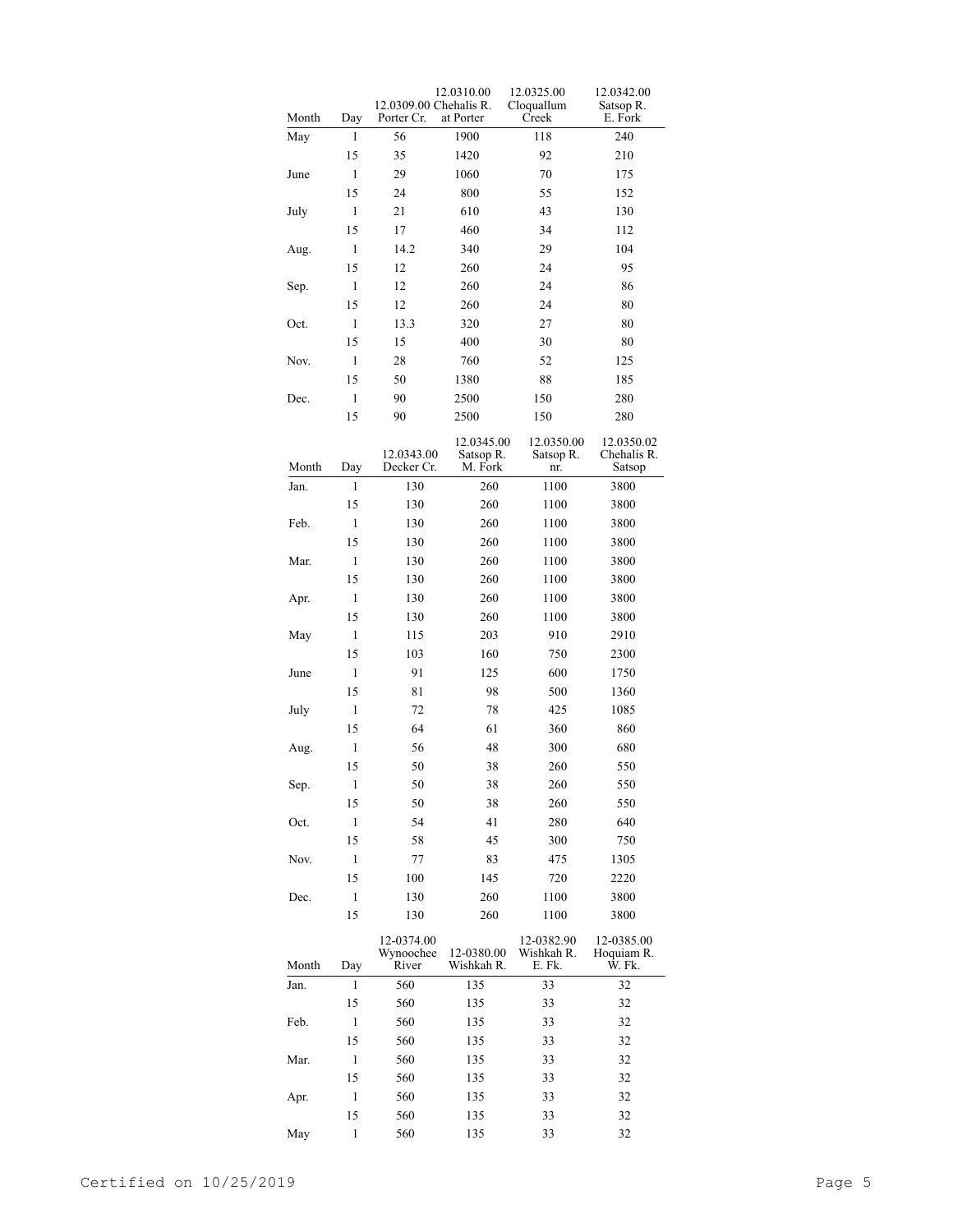| Month | Day          | 12-0374.00<br>Wynoochee<br>River              | 12-0380.00<br>Wishkah R. | 12-0382.90<br>Wishkah R.<br>E. Fk. | 12-0385.00<br>Hoquiam R.<br>W. Fk. |
|-------|--------------|-----------------------------------------------|--------------------------|------------------------------------|------------------------------------|
|       | 15           | 560                                           | 113                      | 27                                 | 26                                 |
| June  | 1            | 450                                           | 95                       | 21                                 | 20                                 |
|       | 15           | 360                                           | 80                       | 17                                 | 16                                 |
| July  | 1            | 290                                           | 68                       | 14                                 | 12.8                               |
|       | 15           | 230                                           | 57                       | 11.3                               | 10                                 |
| Aug.  | 1            | 185                                           | 47                       | 9                                  | 8                                  |
|       | 15           | 150                                           | 47                       | 9                                  | 8                                  |
| Sep.  | 1            | 150                                           | 47                       | 9                                  | 8                                  |
|       | 15           | 150                                           | 47                       | 9                                  | 8                                  |
| Oct.  | 1            | 150                                           | 53                       | 10.4                               | 9.4                                |
|       | 15           | 230                                           | 60                       | 12                                 | 11                                 |
| Nov.  | 1            | 360                                           | 91                       | 20                                 | 19                                 |
|       | 15           | 560                                           | 135                      | 33                                 | 32                                 |
| Dec.  | 1            | 560                                           | 135                      | 33                                 | 32                                 |
|       | 15           | 560                                           | 135                      | 33                                 | 32                                 |
| Month | Day          | 12-0385.80<br>Hoquiam R. Hoquiam R.<br>M. Fk. | 12-0386.60<br>E. Fk.     | 12-0390.00<br>Humptulips<br>River  | 12-0174.00<br>Elk River            |
| Jan.  | 1            | 27                                            | 44                       | 600                                | 50                                 |
|       | 15           | 27                                            | 44                       | 600                                | 50                                 |
| Feb.  | 1            | 27                                            | 44                       | 600                                | 50                                 |
|       | 15           | 27                                            | 44                       | 600                                | 50                                 |
| Mar.  | 1            | 27                                            | 44                       | 600                                | 50                                 |
|       | 15           | 27                                            | 44                       | 600                                | 50                                 |
| Apr.  | 1            | 27                                            | 44                       | 600                                | 50                                 |
|       | 15           | 27                                            | 44                       | 600                                | 50                                 |
| May   | 1            | 27                                            | 44                       | 600                                | 43                                 |
|       | 15           | 21                                            |                          | 500                                |                                    |
|       | 1            |                                               | 38                       | 400                                | 37                                 |
| June  | 15           | 16                                            | 33                       |                                    | 31                                 |
|       | 1            | 12.2                                          | 29                       | 325                                | 26                                 |
| July  |              | 9.5                                           | 25                       | 265                                | 22                                 |
|       | 15           | 7.4                                           | 22                       | 215                                | 19                                 |
| Aug.  | $\,1$        | 5.6                                           | 19                       | 170                                | 16                                 |
|       | 15           | 5.6                                           | 19                       | 170                                | 16                                 |
| Sep.  | 1            | 5.6                                           | 19                       | 170                                | 16                                 |
|       | 15           | 5.6                                           | 19                       | 170                                | 16                                 |
| Oct.  | 1            | 6.7                                           | 19                       | 205                                | 20                                 |
|       | 15           | 8.0                                           | 25                       | 250                                | 25                                 |
| Nov.  | 1            | 15                                            | 34                       | 390                                | 32                                 |
|       | 15           | 27                                            | 44                       | 600                                | 40                                 |
| Dec.  | 1            | 27                                            | 44                       | 600                                | 50                                 |
|       | 15           | 27                                            | 44                       | 600                                | 50                                 |
| Month | Day          | 12-0175.00<br>Johns River                     |                          | 12-0180.00<br>Newskah<br>Creek     | 12-0185.00<br>Charley<br>Creek     |
| Jan.  | 1            | 70                                            |                          | 17                                 | 14                                 |
|       | 15           | 70                                            |                          | 17                                 | 14                                 |
| Feb.  | 1            | 70                                            |                          | 17                                 | 14                                 |
|       | 15           | 70                                            |                          | 17                                 | 14                                 |
| Mar.  | 1            | $70\,$                                        |                          | 17                                 | 14                                 |
|       | 15           | $70\,$                                        |                          | 17                                 | 14                                 |
| Apr.  | 1            | 70                                            |                          | 17                                 | 14                                 |
|       | 15           | 50                                            |                          | 17                                 | 14                                 |
| May   | $\mathbf{1}$ | 50                                            |                          | 13.4                               | 11                                 |
|       | 15           | 42                                            |                          | 10.7                               | 8.6                                |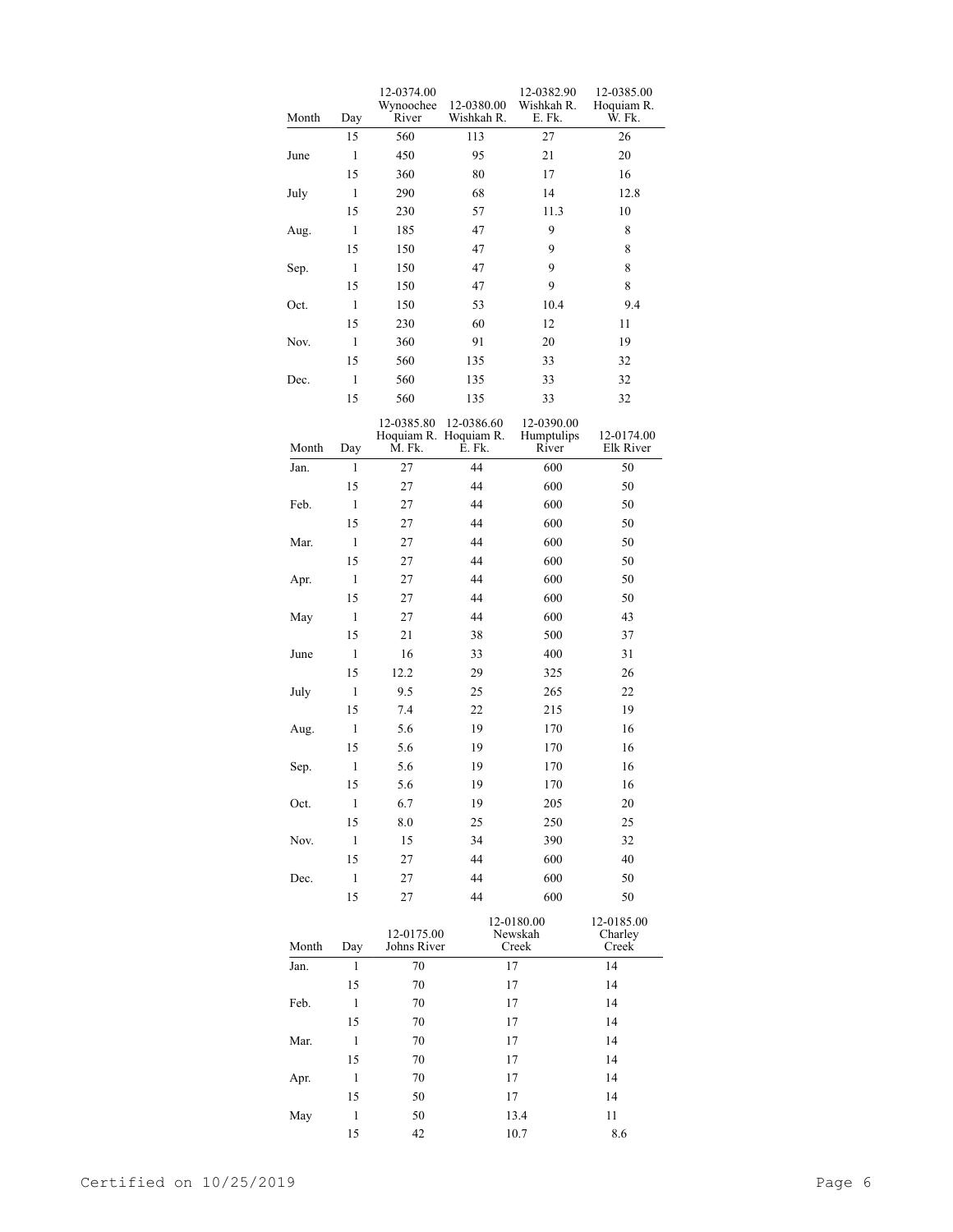| Month | Day          | 12-0175.00<br>Johns River | 12-0180.00<br>Newskah<br>Creek | 12-0185.00<br>Charley<br>Creek |
|-------|--------------|---------------------------|--------------------------------|--------------------------------|
| June  | $\mathbf{1}$ | 35                        | 8.3                            | 6.7                            |
|       | 15           | 29                        | 6.5                            | 5.4                            |
| July  | 1            | 24                        | 5.2                            | 4.2                            |
|       | 15           | 21                        | 4.1                            | 3.3                            |
| Aug.  | 1            | 17                        | 3.2                            | 2.5                            |
|       | 15           | 17                        | 2.5                            | 2                              |
| Sep.  | 1            | 17                        | 2.5                            | $\overline{2}$                 |
|       | 15           | 17                        | 2.5                            | $\mathfrak{2}$                 |
| Oct.  | 1            | 17                        | 3.2                            | 2.6                            |
|       | 15           | 24                        | $\overline{4}$                 | 3.5                            |
| Nov.  | 1            | 35                        | 8.4                            | 7.1                            |
|       | 15           | 49                        | 17                             | 14                             |
| Dec.  | 1            | 70                        | 17                             | 14                             |
|       | 15           | 70                        | 17                             | 14                             |

(3) Base flow hydrographs, Appendix 1, pages 19-23 in the document entitled "water resources management program in the Chehalis River basin" dated November, 1975 shall be used for definition of base flows on those days not specifically identified in WAC 173-522-020(2).

(4) All rights hereafter established shall be expressly subject to the base flows established in WAC 173-522-020 (1) through (3).

(5) At such time as the departments of fisheries and/or wildlife provide specific information substantiating the need for flows higher than the flows set forth in WAC 173-522-020(2), the department of ecology agrees to proceed with setting minimum flows as provided under chapter 90.22 RCW within one year from the time of said request, unless agreement to another time frame is reached between parties.

[Statutory Authority: Chapters 43.21B, 43.27A, 90.22 and 90.54 RCW. WSR 88-13-037 (Order 88-11), § 173-522-020, filed 6/9/88; Order 75-31, § 173-522-020, filed 3/10/76.]

**WAC 173-522-030 Future allocation of surface water for beneficial uses.** The department has determined that there are public waters available, subject to base flow, for allocation to beneficial uses from all streams within the Chehalis basin; except for those streams and times declared closed in WAC 173-522-050. The department shall maintain a current tabulation of the amount of water that is available for appropriation at each stream management unit specified under WAC 173-522-020(1).

[Order 75-31, § 173-522-030, filed 3/10/76.]

**WAC 173-522-040 Priority of future rights during times of water shortage.** (1) Rights established in the future pertaining to waters available for allocation in WAC 173-522-030 shall be subject to a priority of use. Rights for domestic use, including irrigation of lawn and noncommercial garden not to exceed one-half acre, and livestock use excluding feedlot operation, shall be superior to all other consumptive and nonconsumptive uses.

(2) As between rights established in the future within a priority of use, the date of priority shall control with an earlier-dated right being superior to those rights with later dates.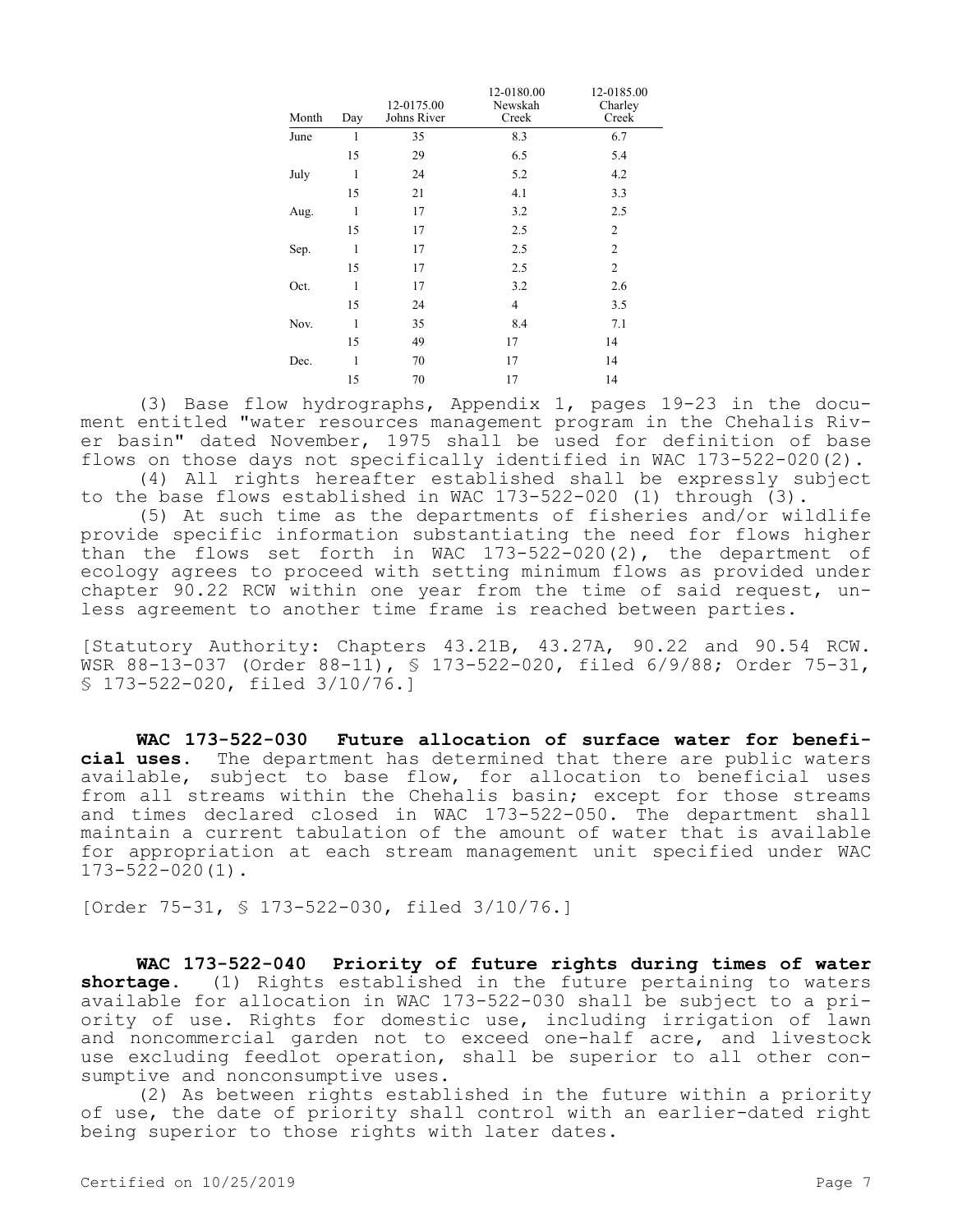(3) Additional water use priorities may be promulgated, when required, in the future.

[Order 75-31, § 173-522-040, filed 3/10/76.]

**WAC 173-522-050 Streams closed to further consumptive appropriations.** The department, having determined there are no waters available for further appropriation through the establishment of rights to use water consumptively, closes the following streams to further consumptive appropriation. An exception is made for domestic and normal stockwatering where there is no alternative source of water supply.

| <b>STREAM</b>                                        | <b>DATE OF</b><br><b>CLOSURE</b> | PERIOD OF<br><b>CLOSURE</b> |
|------------------------------------------------------|----------------------------------|-----------------------------|
| Beaver Creek, tributary to S. Fk.,<br>Newaukum River | $12 - 5 - 52$                    | 1 May-31 Oct.               |
| Beaver Creek, tributary to Black River               | $10 - 28 - 52$                   | Ħ<br>Ħ                      |
| <b>Bunker Creek</b>                                  | $1 - 17 - 50$                    | Ħ<br>Ħ                      |
| Dempsey Creek                                        | $11 - 15 - 74$                   | Ħ<br>$\blacksquare$         |
| Dillenbaugh Creek                                    | $8 - 21 - 72$                    | n<br>Ħ                      |
| Hanaford Creek                                       | $5 - 7 - 52$                     | Ħ.<br>Ħ                     |
| Hope Creek & Garrard Creek                           | $8 - 28 - 73$                    | Ħ<br>n                      |
| Kearney Creek                                        | $10 - 27 - 52$                   | n<br>Ħ                      |
| Lincoln Creek                                        | $11 - 5 - 48$                    | Ħ<br>Ħ                      |
| Middle Fork, Newaukum R.                             | $4 - 7 - 50$                     | Ħ<br>"                      |
| Mill Creek                                           | $3 - 21 - 52$                    | Ħ<br>Ħ                      |
| Mox Chehalis                                         | $4 - 25 - 57$                    | Ħ<br>Ħ                      |
| Salmon Creek                                         | $12 - 18 - 56$                   | Ħ<br>Ħ                      |
| Rock Creek                                           | $4 - 11 - 73$                    | Ħ<br>Ħ                      |
| <b>Scatter Creek</b>                                 | $7-20-50$                        | n<br>Ħ                      |
| Stearns Creek                                        | $4 - 28 - 53$                    | Ħ<br>n                      |
| <b>Wildcat Creek</b>                                 | $10 - 28 - 52$                   | n<br>Ħ                      |
| Williams Creek                                       | $5 - 6 - 52$                     | Ħ<br>n                      |
| Wynoochee River                                      | $3 - 9 - 62$                     | Ħ<br>Ħ                      |
| <b>Black River</b>                                   | Date of<br>Adoption              | 1 July-30 Sept.             |
| Skookumchuck River                                   | Ħ                                | Ħ<br>Ħ                      |
| S. Fk. Chehalis river                                | Ħ<br>п                           | Ħ<br>n                      |
| Salzer Creek                                         | Ħ<br>Ħ                           | 1 June-30 Sept.             |

|  | Surface Water Closures |
|--|------------------------|
|  |                        |

Note: Affected reach is from mouth to headwaters and includes all tributaries in the contributing drainage area unless specifically excluded.

[Order 75-31, § 173-522-050, filed 3/10/76.]

**WAC 173-522-060 Effect on prior rights.** Nothing in this chapter shall be construed to lessen, enlarge, or modify the existing rights acquired by appropriation or otherwise.

[Order 75-31, § 173-522-060, filed 3/10/76.]

**WAC 173-522-070 Enforcement.** In enforcement of this chapter, the department of ecology may impose such sanctions as are appropriate under authorities vested in it, including but not limited to the issu